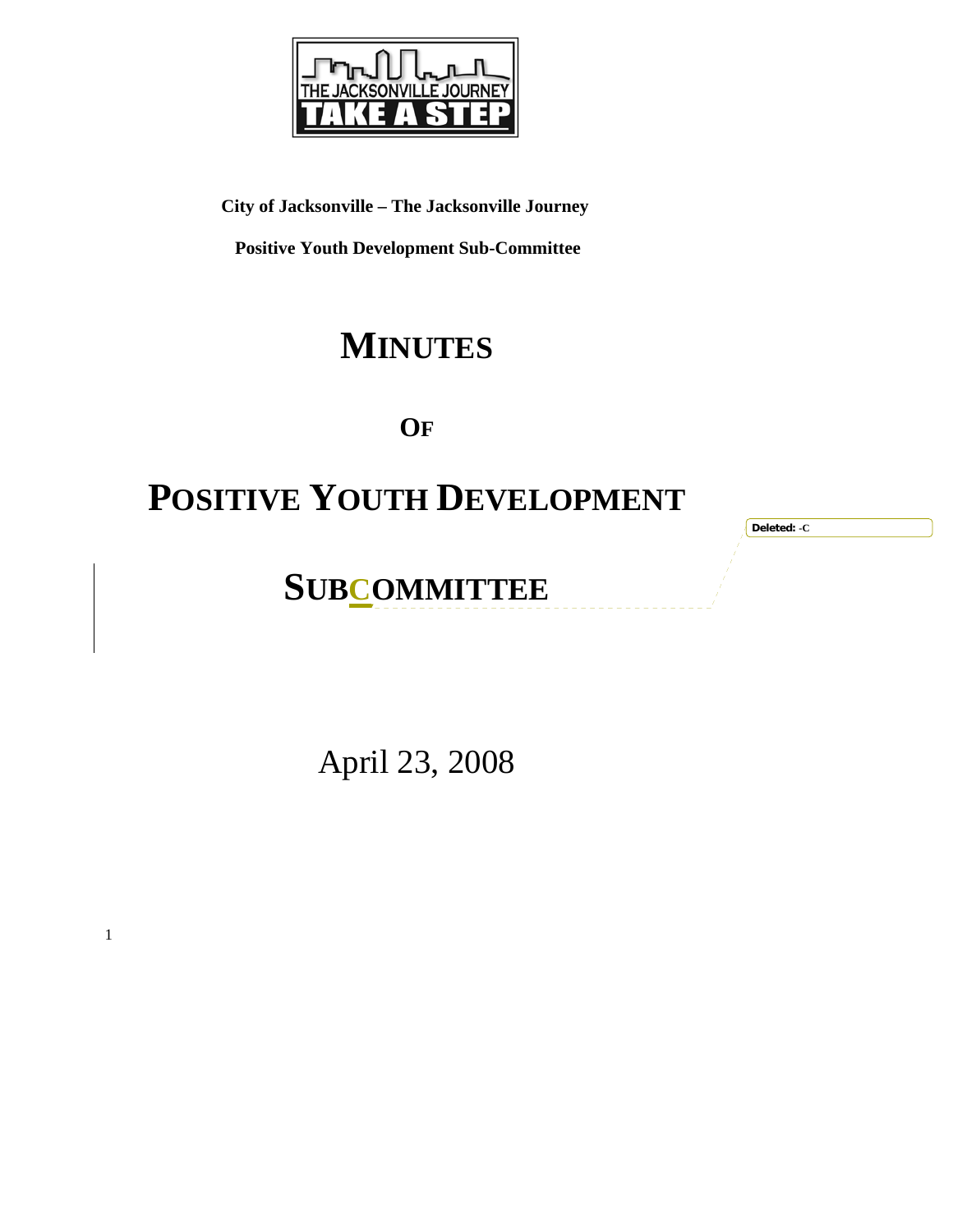**The Jacksonville Journey – Positive Youth Development** 

**Subcommittee** 

#### **April 23, 2008**

#### **8:00 a.m.**

**PROCEEDINGS before the Jacksonville Journey – Positive Youth Development Sub-Committee taken on Wednesday, April 23, 2008, Edward Ball Building, 8th Floor – 214 N. Hogan Street, Jacksonville, Duval County, Florida commencing at 8:00 a.m.** 

**Positive Youth Development Committee** 

**Audrey McKibbin Moran, Chair Joseph Bastian, Member Betty Burney, Member James Crooks, Member Ellis Curry, Member Bobby Deal, Member Eddie Diamond, Member Carolyn Floyd, Member Maryam Ghyabi, Member Warren Grymes, Member Chris Hazelip, Member Timmy Johnson, Member Bill Mason, Member Edgar Mathis, Member Mac McGehee, Member Shelton Tarver, Member Claudette Williams, Member Wyman Winbush, Member Chris Wood, Member George Young, Member** 

 $\begin{array}{cccccccccc} \bot & \bot & \bot & \bot & \bot & \bot \end{array}$ 

**Deleted: Rashean Mathis, Member¶**

**Deleted: -C**

2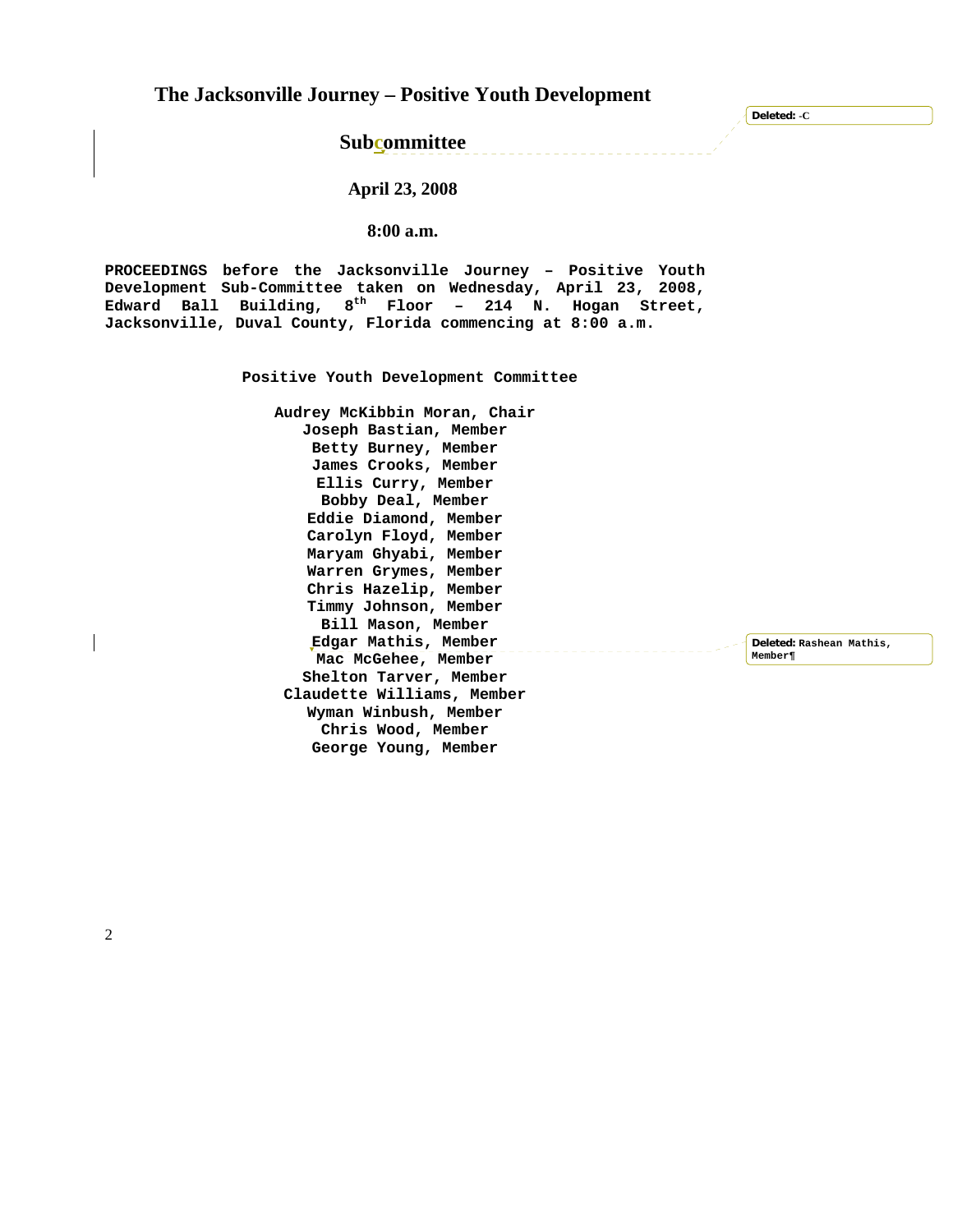#### **APPEARANCES**

#### **COMMITTEE CHAIRS & MEMBERS:**

**AUDREY MCKIBBIN MORAN, Chair** JOSEPH BASTIAN, Member CAROLYN FLOYD, Member BOBBY DEAL, Member TIMMY JOHNSON, Member JAMES CROOKS, Member WYMAN WINBUSH, Member EDDIE DIAMOND, Member BILL MASON, Member CHRIS HAZELIP, Member CLAUDETTE WILLIAMS, Member

#### **COMMITTEE MEMBERS ABSENT:**

| <b>BETTY BURNEY, Member</b>                             |                          |
|---------------------------------------------------------|--------------------------|
| ELLIS CURRY, Member                                     |                          |
| MARYAM GHYABI, Member                                   |                          |
| EDGAR MATHIS, Member                                    |                          |
| SHELTON TARVER, Member                                  | Deleted: RASHEAN MATHIS. |
| MAC MCGEHEE, Member                                     | Member                   |
| CHRIS WOOD, Member                                      |                          |
| <b>WARREN GRYMES, Member</b>                            |                          |
| <b>GEORGE YOUNG, Member</b>                             |                          |
|                                                         | Deleted: ¶               |
| $C_{\mathbf{r}}$ $\mathbf{r}$ $\mathbf{r}$ $\mathbf{r}$ |                          |

### **STAFF:**

ROSLYN PHILLIPS LINDA LANIER KRISTEN KEY BEACH STEPHANIE BARNETT CAMERON SIPLE RACHELLE SUNDY

#### **OTHERS PRESENT:**

Pam Dopf Nancy Dreicer Jack Sears Debbie Verges Davy Parrish Lucy Milice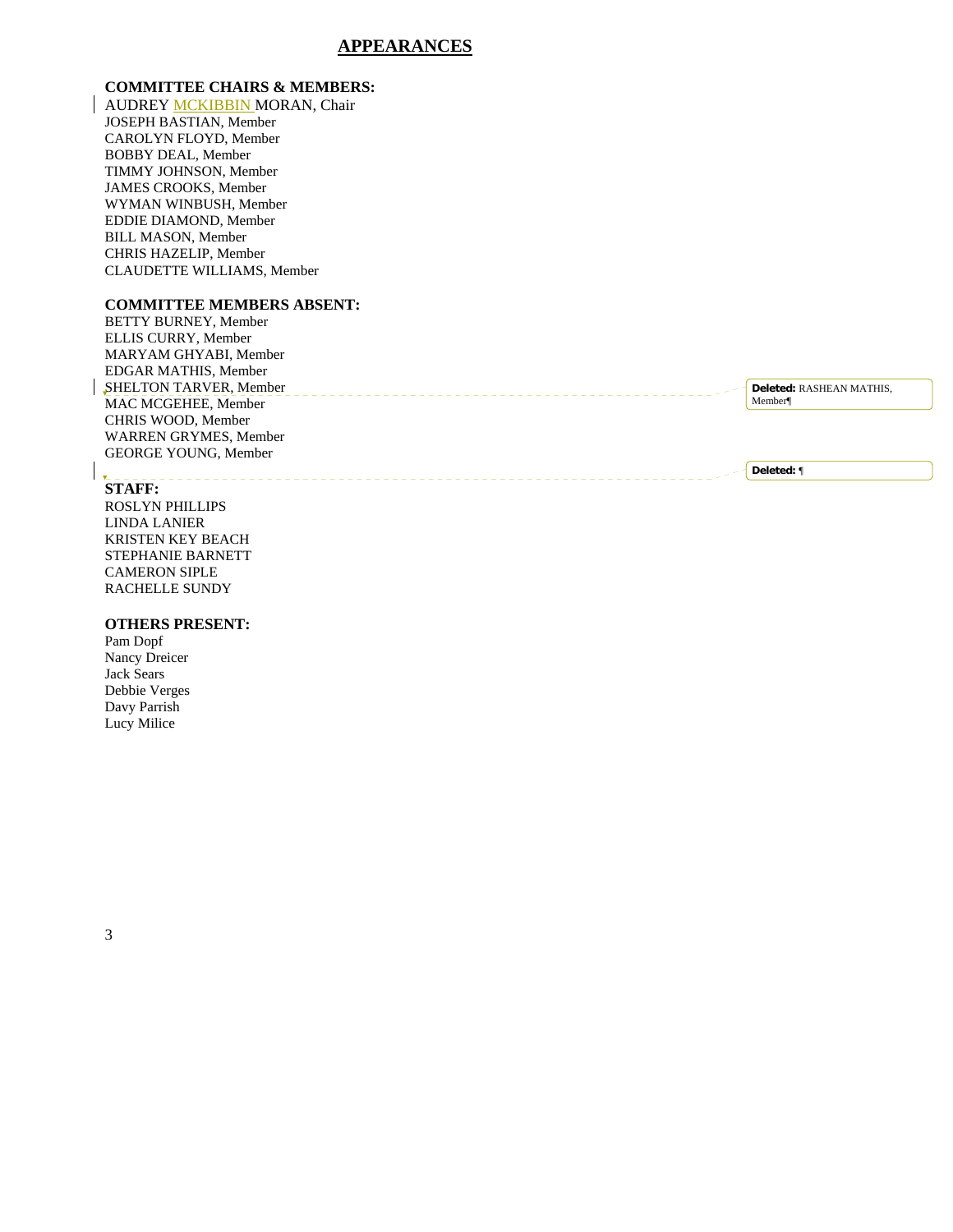#### **PROCEEDINGS**

April 23, 2008

Positive Youth Development Sub-Committee 8:00 a.m.

**Call to Order and Comments.** Chairwoman Moran, called meeting to order at 8:10 a.m.

**Purpose of Meeting.** Discuss the Mayor's crime initiative – The Jacksonville Journey – Take a Step – Positive Youth Development Sub-Committee. This meeting will cover several presentations from organizations that work within the City of Jacksonville and are geared toward taking care of the youth of the community.

Chairwoman Moran welcomed the group and the presenters, and gave a brief overview of the Duval's Youth Voice Council meeting that occurred the previous evening. She then noted that she presented the sub-committee's recommendations to the Steering Committee for their review. She covered the scope of the upcoming community meetings and asked, on behalf of Mayor Peyton, for any and all who which to participate in these meetings.

It should be noted, all proceeding presentations and comments/questions be found on the website at www.coj.net; click on the Jacksonville Journey icon and click on Meetings, Agendas and Minutes link on the left hand side of the page.

4 Chairwoman Moran turned the meeting over to Ms. Pam Dopf for her presentation of Citizen Schools, and upon completion, asked for any questions or comments on the presentation. Chairwoman Moran thanked Ms. Dopf for her time and willingness to discuss her most